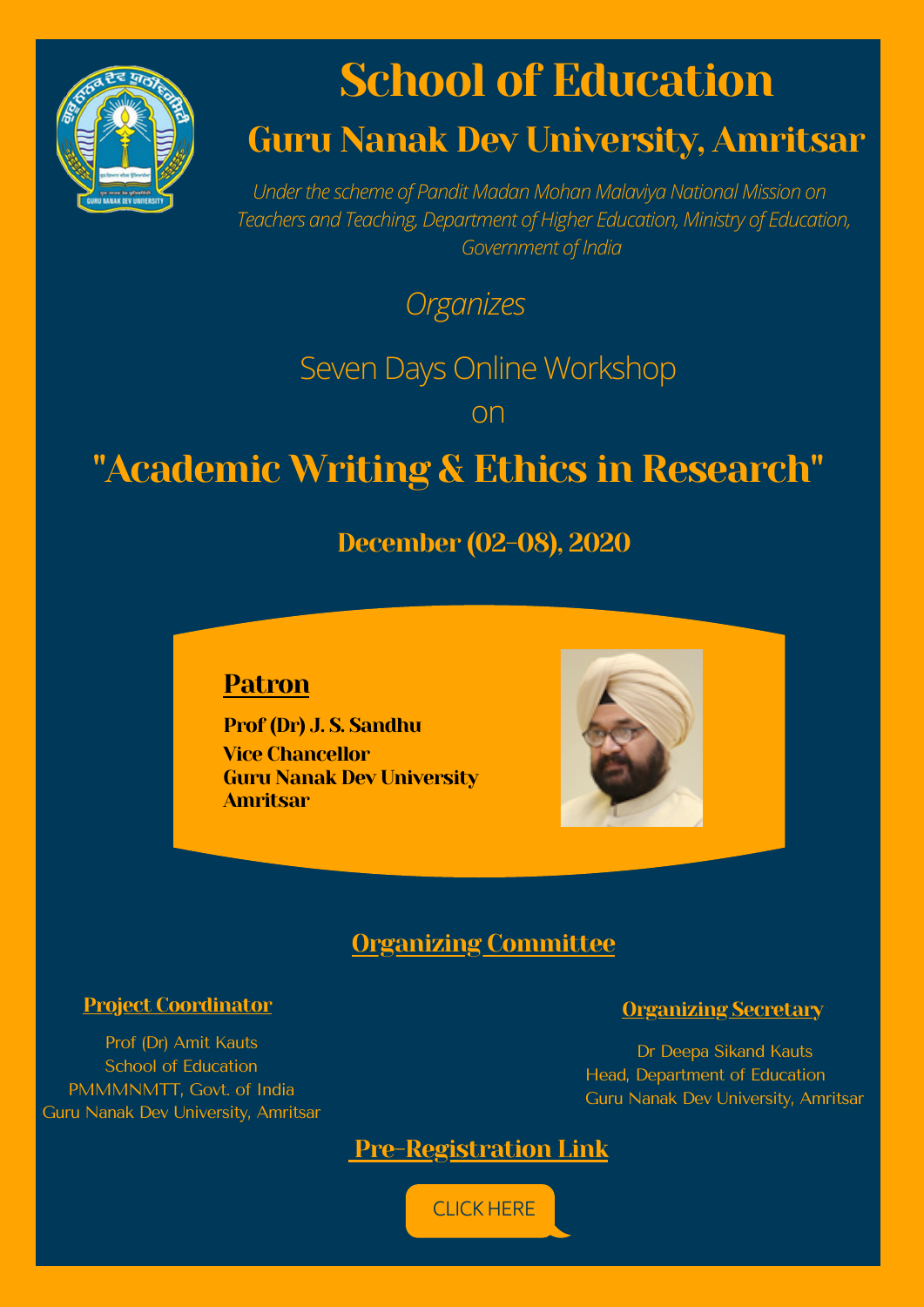## About Guru Nanak Dev University

Guru Nanak Dev University was established at Amritsar, India on November 24, 1969 to commemorate Guru Nanak Dev's birth quincentenary celebrations. The university has marked its emblem across the globe and is continuing its journey of achieving new heights in pursuance of its cherished goals. University Grants Commission (UGC) has granted category-1 status to the university, the only university to get this ELITE STATUS in the region of Punjab, Haryana, Himachal Pradesh & Chandigarh. Improving its rank from last year, Guru Nanak Dev University has been ranked 59 in the All - India university ranking released under the national institution ranking framework (NIRF) by the Ministry of Human Resource Development (MHRD), Govt. of India. Guru Nanak Dev University (GNDU) being a State University became the first university to get approval of School of Education. The SOE endeavors to provide programmes of excellence in pre-service and in-service education prospective and practicing teachers through teaching and learning, research, consultancy, publication and community services.

## About The Workshop

School of Education (PMMMNMTT), of Guru Nanak Dev University is organizing a one week workshop on 'Academic Writing & Ethics in Research' under Pandit Madan Mohan Malaviya National Mission on Teacher and Teaching. The Purpose of the workshop is to learn about various research writing skills like report writing styles, Refereeing style, methodology and much more. It would also help in understanding about the plagiarism and ethics followed to avoid it

## Workshop Registration

There is no registration fee for the workshop. Fill the attached registration form Click here for [Registration\)](http://online.gndu.ac.in/pdf/registrationformmodified.pdf) [a](https://forms.gle/w4BboLAZ4zXNdNE57)fter filling this form, getting it forwarded by Head of Department of Institution and send it in the pdf format on the email pmmmnmttgnduparticipants23@gmail.com. Submission of this form does not guarantee registration till you receive confirmation of admission to the workshop. After this, we will send you a selection letter duly forwarded by the competent authority,